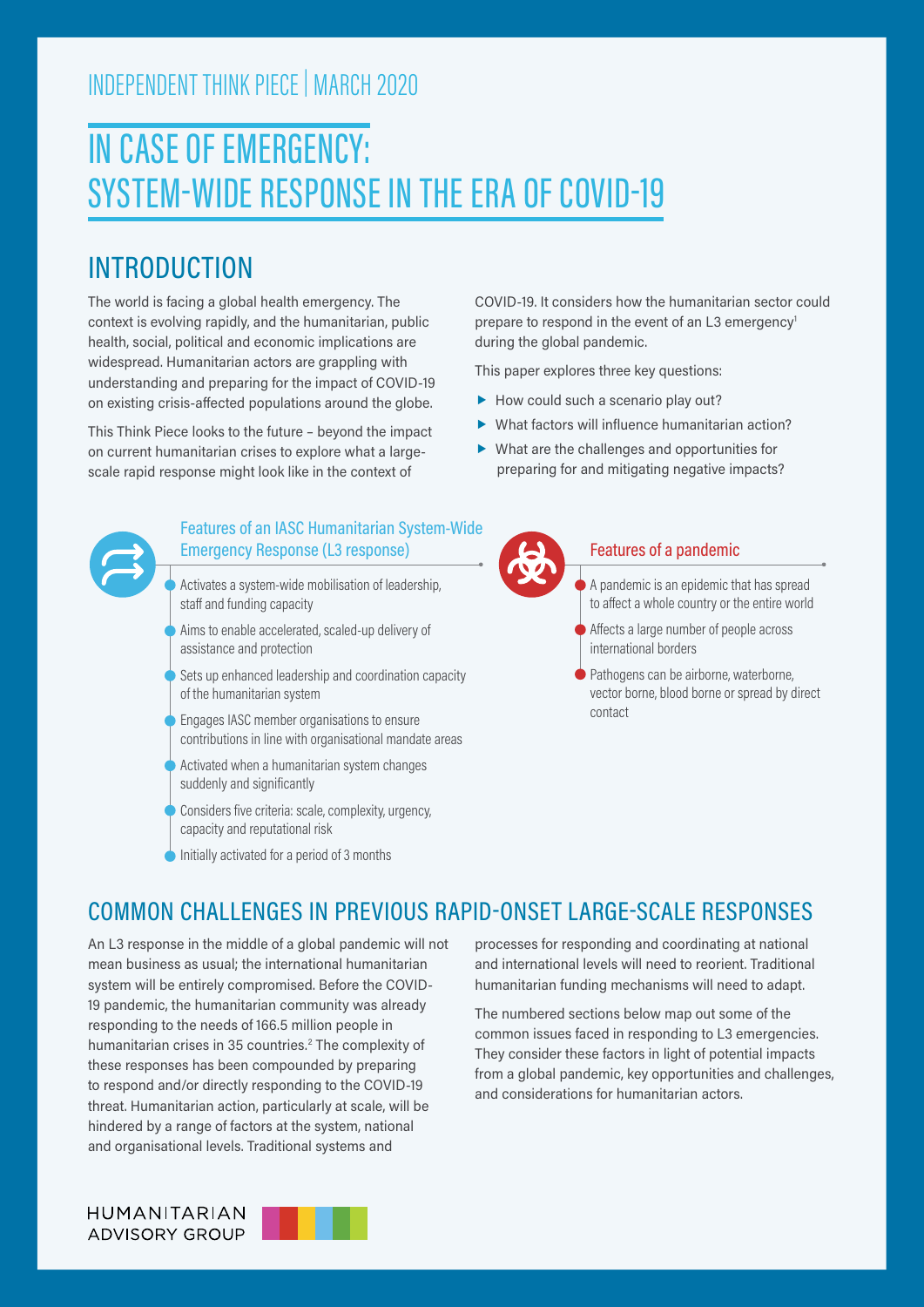

## 1. HUMAN RESOURCING

#### **The issue**

Effective surge to bolster existing capacity during a rapid onset L3 emergency is an integral component of humanitarian response, both for the entire humanitarian system and individual agencies. Central to activation protocols for an L3 emergency is the deployment of experienced 'L3 capable' staff in the event that capacity in-country needs additional support.3

### **Implications of COVID-19**

The pandemic is forcing governments to significantly restrict the mobility of people worldwide in a concerted effort to reduce transmission. Many countries are closing their borders and severely restricting internal movement. This reduced mobility seriously hampers humanitarian agencies' ability to scale up in response to an L3 emergency. For example, the president of MSF has noted that around half the international staff who supports its operations are from European countries that have restricted travel.4



- $\blacktriangleright$  Humanitarian actors may struggle to mobilise personnel to deploy either internationally or domestically given the increasing restrictions on movement.
- In the event that movement is deemed essential by supporting and host governments, negotiations and arrangements to deploy staff may take up time and delay a rapid effective response. Similarly, quarantine requirements may require staff to be isolated for 14 days to eliminate transmission risk, again delaying the response.
- $\blacktriangleright$  In the event that essential movement is granted to support a response, the physical wellbeing of all staff must be protected. This will require significant preparation, planning, risk mitigation and possibly resource.



- $\blacktriangleright$  The probable inability of the humanitarian system to surge effectively will drive consideration of more targeted remote support modalities.
- $\blacktriangleright$  Many humanitarian staff may be required to work from home in isolation, reducing their ability to perform their usual duties. This may increase the pool of staff can provide remote support.
- $\blacktriangleright$  Collaborative surge modalities, such as those piloted under the Transforming Surge Capacity Project,<sup>5</sup> could better support a holistic humanitarian response in the event that some agencies are unable to mobilise personnel.

- *What preparations can the humanitarian system and individual agencies undertake to overcome challenges in deploying personnel, such as considerations for remote support, and pre-positioning additional capabilities within country teams?*
- *What standby protocols need to be amended to reflect the changing COVID-19 situation?*
- *How can limited surge be optimised to best support the response as a whole? What models can be arranged as a preparedness measure?*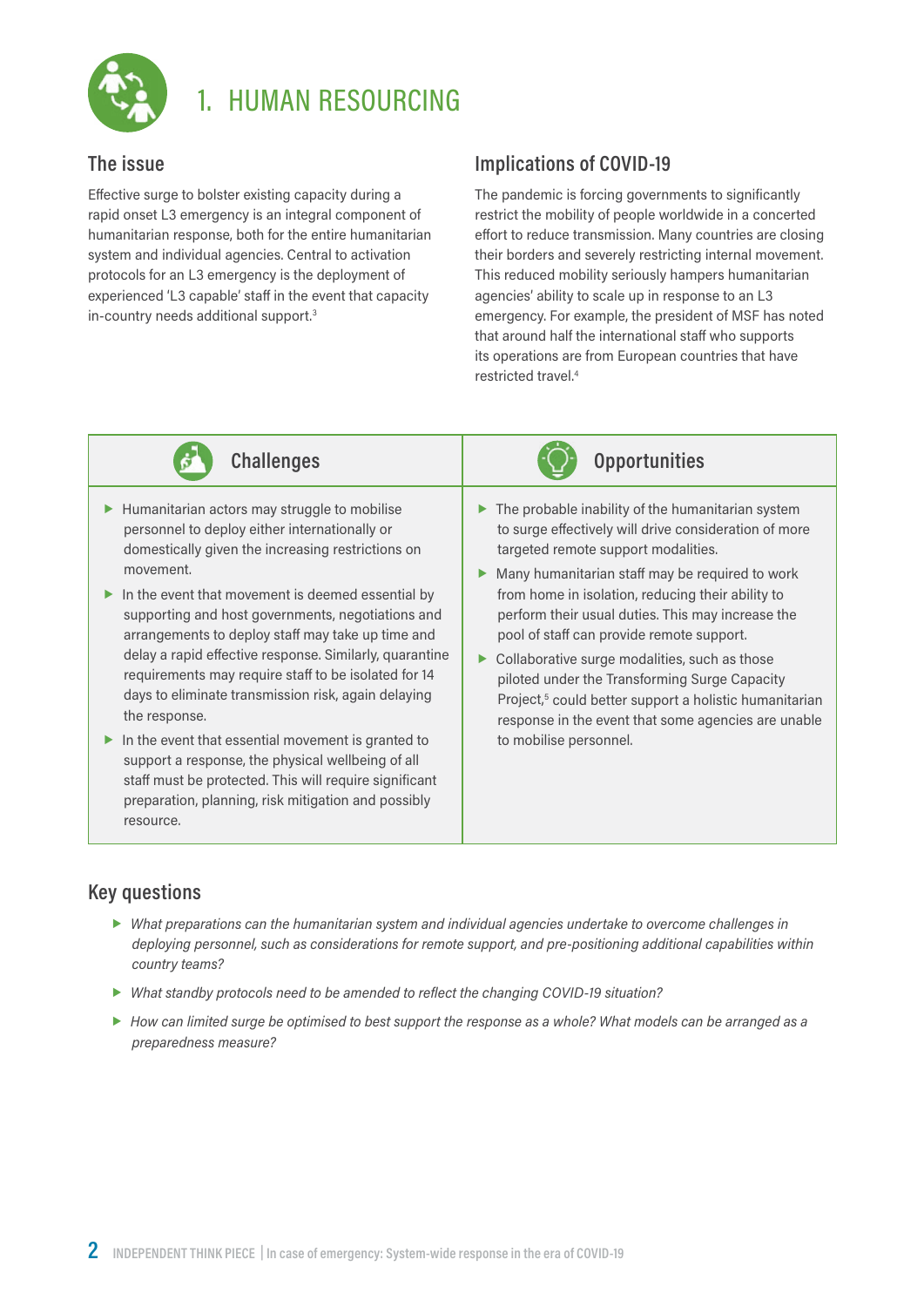

## 2. COORDINATION

#### **The issue**

L3 emergencies activate senior humanitarian leadership and cluster coordination mechanisms. In rapid onset large-scale emergencies, coordination is often one of the main operational challenges. The humanitarian community in the affected country is often overwhelmed by the rapid increase in staff and responding organisations, in addition to rapidly changing context and flows of information. For example, approximately 8,000 agencies responded during the Haiti earthquake, of which at least 1,000 were completely new to the context.<sup>6</sup> Moreover, many of the newly arrived personnel and agencies lack contextual awareness and understanding,



- Restrictions on movement designed to limit COVID-19 transmission will reduce the numbers of new staff and agencies participating in a response. This could hamper scale-up to meet humanitarian needs.
- $\triangleright$  National coordination mechanisms that are already activated are being stretched with COVID-19 preparedness and response. These mechanisms may be unable to scale up to respond adequately to a compounding issue.
- **Physical distancing and other precautionary measures** may mean that coordination in person is impossible.
- Many staff who understand the context and coordination structures may have been evacuated or be in lockdown.
- ▶ The effectiveness of coordination may be reduced through less frequent meetings, challenges with connectivity, and language barriers between staff that are difficult to overcome online.

including coordination structures, making the mechanisms themselves ineffective.

### **Implications during the COVID-19 pandemic**

Global and national responses to COVID-19 require humanitarian coordination at many levels. These mechanisms are in addition to ongoing in humanitarian operations in which coordination systems are activated, including in the Democratic Republic of the Congo, Yemen and Syria – all of which are current L3 activations. An additional L3 response during the global pandemic would place an unprecedented strain on coordination systems.



- $\blacktriangleright$  Travel limitations may mean fewer agencies without ongoing operations arrive to respond, meaning existing networks and coordination structures are not at risk of being overwhelmed.
- ▶ There may be greater scope to promote local leadership in coordination due to fewer international agencies being able to send personnel.
- Remote coordination may free up time for staff with competing priorities.
- Mobile technology provides a plethora of ways to support remote coordination. For example, WhatsApp was used widely during the Sulawesi response as a coordination mechanism within and outside of the cluster system.7
- ▶ Countries and individual agencies may send cash rather than support through personnel.

#### **Key questions**

- *What opportunities are there to promote remote coordination? Is this an opportunity to test out more contextually adapted systems of coordination? Can these be tested as a preparedness measure?*
- *Is there a need to update coordination SOPs to reflect the operational realities and contingencies needed to operate during the COVID-19 pandemic?*
- *How might the roles of cluster leads and co-leads change? Could humanitarian agencies undertake initiatives to strengthen coordination capacity for local partners as a contingency or preparedness measure?*

#### **The use of technology in response during the COVID-19 pandemic**

*The humanitarian community has harnessed technological advances in recent responses to overcome operational challenges. Mounting a response during the pandemic will force agencies to consider emerging technologies to support their responses, including around mitigating risks. For example, the use of unmanned aerial vehicles (drones) to conduct assessments would reduce risks of contact transmission. Mobile technology can be used to facilitate cash transfers – again reducing transmission risks – but can also be used to track and inform about COVID-19 hotspots.*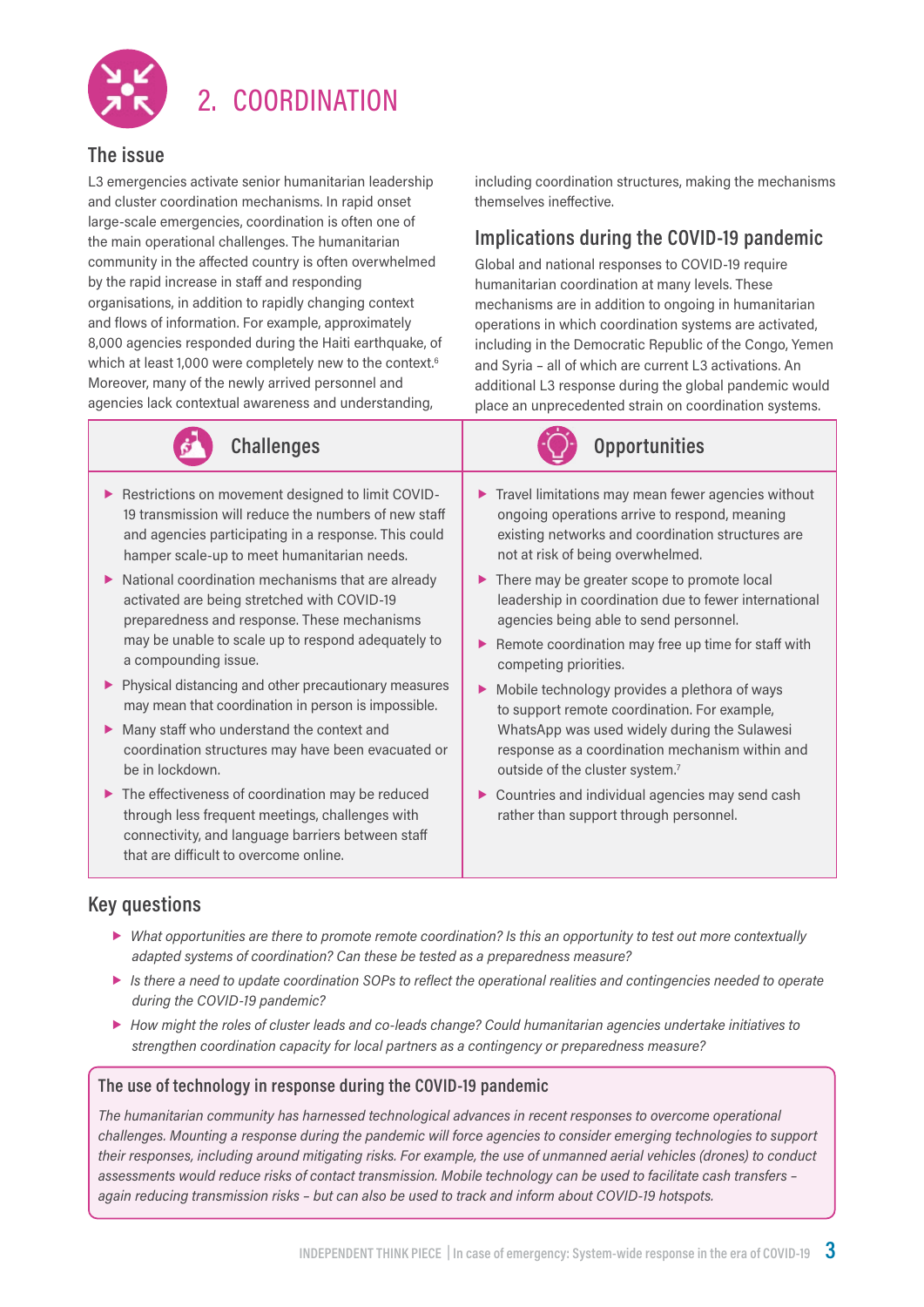

## 3. LOCAL LEADERSHIP

#### **The issue**

Since the World Humanitarian Summit in 2016 there has been a sizeable shift across the humanitarian sector towards empowering local actors in humanitarian response, directing more funding to national and local actors, and reducing direct implementation by international agencies. We have seen this put to the test in recent responses that have forced intention to become action. For example, the Government of Indonesia's declaration limiting international staff participation in

the 2018 earthquake and tsunami response in Sulawesi resulted in some interesting models that could be replicated during an L3 response during a pandemic.

#### **Implications during the COVID-19 pandemic**

The complexities caused by the pandemic – including the strain on the humanitarian system, restrictions of movement of personnel and an uncertain funding environment – are likely to significantly shift the dynamic between international and national responders.



- An L3 emergency on top of the COVID-19 response may overwhelm the capacities of local governments and actors. Without quick mobilisation of additional personnel, staff wellbeing and organisational systems may be compromised.
- $\blacktriangleright$  The global limits on all non-essential movement of personnel will significantly reduce the ability of international agencies to activate surge mechanisms. This could severely impede the response, because an L3 emergency, by definition, is likely to overwhelm the capacity of those operating in country.
- **Increased reliance on national partners during the** pandemic means they are the ones facing greater operational risk, including that of contracting and transmitting COVID-19.

**Challenges Challenges Opportunities** 

- The likely impact of the COVID-19 pandemic on international surge is an opportunity to advance localisation commitments, for example through expanding national partner bases and supporting domestic surge mechanisms.
- $\blacktriangleright$  International, national and local partners can discuss preparedness and contingency arrangements during the pandemic, including scenario planning.
- All stakeholders can make risk mitigation measures central to response contingency planning in the rapidly changing context.
- Domestic surge modalities could be explored and support increased. For example, in the Philippines, the Transforming Surge Capacity Project has supported a domestic surge model that mobilises national staff to support scale-up of responses.

- *What support do regional and national surge mechanisms need to respond and maintain their rosters?*
- *What challenges to funding national and local partners need to be revisited and overcome to allow assistance to flow as quickly as possible in an L3 context?*
- *How do international agencies continue to provide remote technical support to their national and local partners? What models and approaches can we draw on?*
- *How much preparedness funding should be directed to national and local partners versus international partners? How do we track and understand that shift?*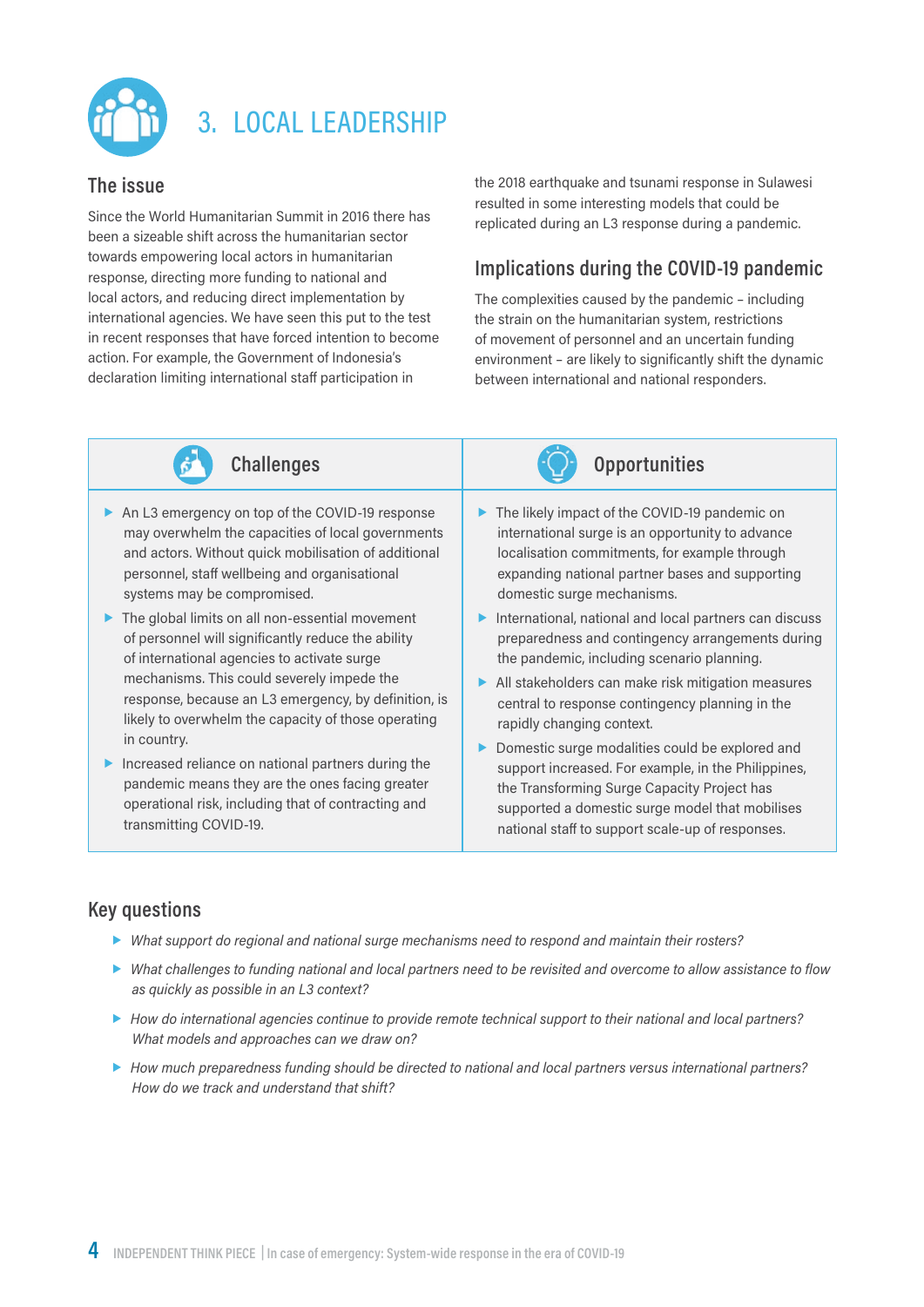

## 4. LOGISTICS

#### **The issue**

Logistics and transportation issues are consistently challenging for humanitarian actors in the wake of rapid-onset disasters. Critical infrastructure is often damaged, large volumes of relief items cause processing bottlenecks, and unsolicited bilateral donations clog up supply chains. These challenges are sometimes exacerbated by fuel shortages, such as during the 2010 Haiti earthquake, when they hampered the ability of humanitarian actors to distribute relief items.<sup>8</sup>

#### **Implications during the COVID-19 pandemic**

The impact of COVID-19 on global supply chains and transportation has been significant. These logistical challenges are likely to be exacerbated in the event of an L3 emergency as global networks respond to a spike in demands for specific products and services (such as medical equipment) in the context of restrictions on movement of personnel and assets.



**Challenges Challenges Opportunities** 

- Global freight and transport disruptions, such as airlines grounding their aircraft, may reduce options for agencies wishing to transport food and non-food relief items. This may reduce the speed with which agencies can deploy relief items and significantly inflate costs.
- $\triangleright$  COVID-19 is disrupting global supply chains, which may hinder procurement of relief supplies.
- $\blacktriangleright$  The pandemic is damaging global markets and domestic markets. A large-scale response would further compound the situation for local markets in crisis-affected areas, compromising the livelihoods of vendors and producers.
- Restrictions on travel have reduced global demand
- shortages. Disruption to international supply chains may provide scope for enhanced engagement with local suppliers, promoting local market stimulation

following a crisis.

for fuel, which may mitigate the challenge of supply

- Many governments are addressing domestic challenges by activating or enhancing existing social protection mechanisms. This environment is favourable to preparing to respond through cash transfers.
- $\blacktriangleright$  Humanitarian actors can work to ensure that relief supplies are pre-positioned strategically to meet an L3 scenario.

#### **Key questions**

- *How can humanitarian stakeholders engage local suppliers9 in advance of a crisis to optimise local procurement of relief items in a compromised global logistic system? Can these mechanisms also increase financial efficiency?*
- *How can in-county operations be better prepared for a largely cash-based response?*
- *What cash responses are the most feasible and can reduce risks related to the transmission of COVID-19?*

#### **Cash and COVID-19**

*Cash transfer programming, where feasible, is widely recognised as a better option than the delivery of material relief items. The use of some cash distribution mechanisms, such as mobile cash transfers, can also help circumvent logistical challenges with the delivery of material relief supplies. Cash gives more options for remote delivery and means less need for queues around distribution points, reducing COVID-19 transmission risks and enabling humanitarian agencies to work alongside social protection systems.18*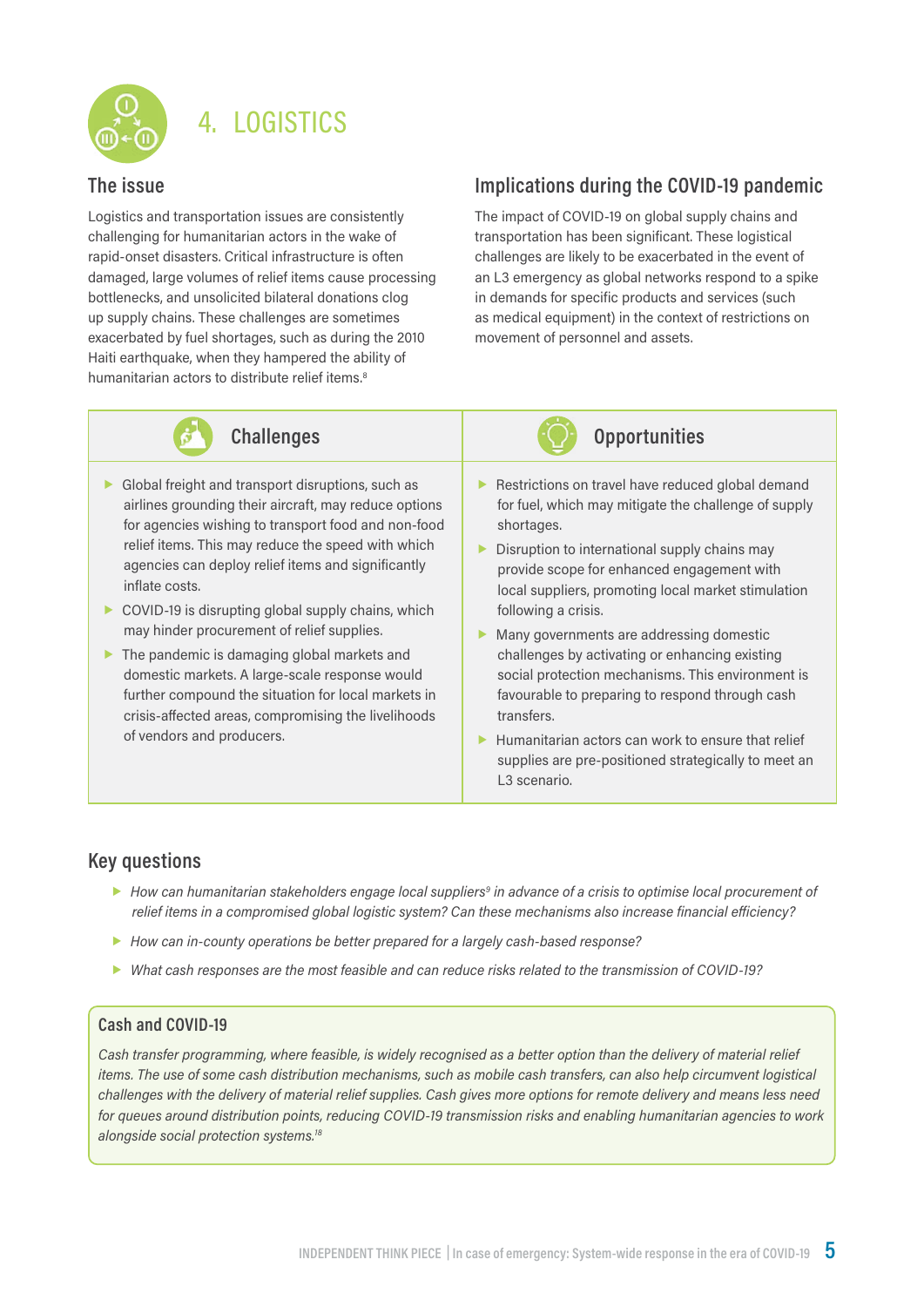

## 5. HUMANITARIAN FINANCING

#### **The issue**

Humanitarian funding needs have hit unprecedented levels in 2020, requiring more than USD 30 billion. As of March, only 3.9% is funded. By contrast, in 2019 humanitarian appeals required USD 27.8 billion, of which 63% was funded.10 Traditional humanitarian donors and agencies are stretched to find new funding opportunities to meet growing needs.

### **Implications during the COVID-19 pandemic**

COVID-19 is adding to global humanitarian financing needs in 2020. The IASC has released a Global Humanitarian Response Plan for COVID-19 with a budget of USD 2.01 billion<sup>11</sup>, over and above the existing USD 30 billion of financing required for global humanitarian needs. An L3 response requires mandated agencies to mobilise resources, and stipulates a Central Emergency Response Fund activation. Securing the requisite finance in the constrained funding environment will test donor commitments and priorities.



**Challenges Opportunities**

- $\blacktriangleright$  In the context of an impending global recession, governments may reduce overseas development and humanitarian expenditure to cope with economic downturn in their own countries.
- $\blacktriangleright$  It will be difficult for agencies to mobilise funding to meet the humanitarian needs already appealed for in 2020, let alone those needed for the global response to COVID-19.
- Given the large-scale domestic responses to COVID-19 in many developed countries, the not-for-profit sector is at risk of a sharp reduction in public, private and possibly government funding.
- $\blacktriangleright$  Less traditional government donors such as China, Russia and Cuba are providing aid to countries during the COVID-19 crisis. This may position them as playing a larger role in a compounding L3 scenario.
- ▶ Leveraging messaging about global solidarity and the importance of preparedness can ensure that the general public does not become protectionist in the face of the pandemic.
- $\blacktriangleright$  The pandemic can underpin advocacy for ongoing, or increased, investments in disaster preparedness and response.
- ▶ Technological advances such as crowdfunding can be harnessed to support humanitarian needs (a 210% jump occurred in Asia in 2015) $12$ .

- *How can humanitarian agencies work with donors and partners to ensure humanitarian needs outside of those related to COVID-19 are not neglected?*
- *How can humanitarian agencies work with donors and partners to provide COVID-19 support to countries and governments in addition to existing commitments?*
- *How can we promote positive public messages about the need to continue to support global humanitarian needs whilst protecting vulnerable people at home?*
- *What financing mechanisms can be leveraged to supplement traditional humanitarian donors?*
- *How could the current climate be optimised to strengthen engagement with Southern donors?*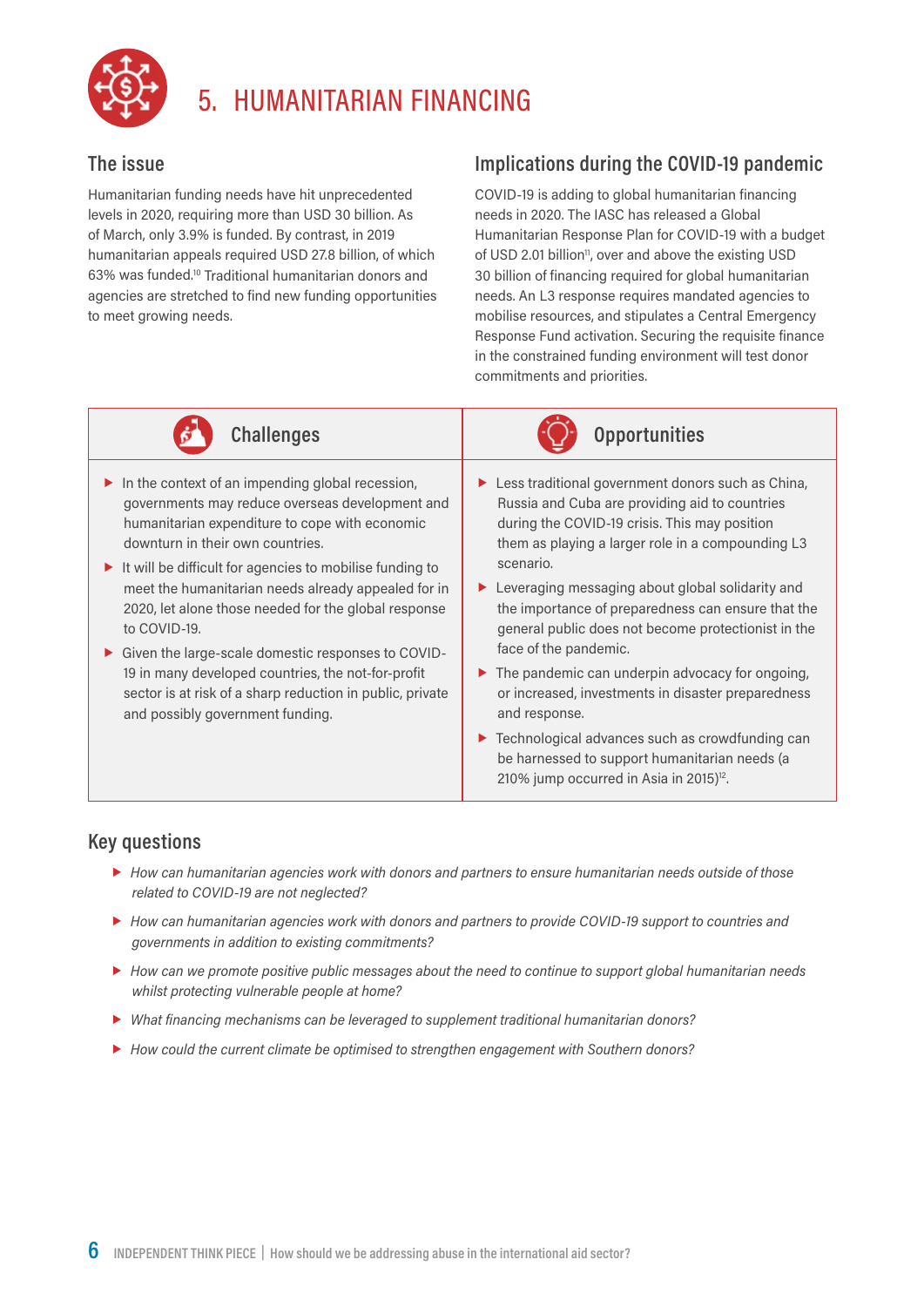

## 6. CIVIL-MILITARY COORDINATION

#### **The issue**

Recent large-scale crises have seen significant deployments of military personnel and assets to support the relief effort. For example, at the peak of the Haiti earthquake response the US deployed more than 22,000 personnel, 33 vessels and more than 300 aircraft.13

#### **Implications during the COVID-19 pandemic**

Governments across the world are mobilising their military forces to support domestic responses to COVID-19. For

example, in the US the 1000-bed hospital ship, USNS *Mercy*, is headed to California to assist with the response to COVID-19, while the USNS *Comfort* heads to New York City.14 In the state of New York the army is constructing field hospitals, and it has been acknowledged for the first time 'that the coronavirus pandemic could impact military readiness.'15 France, Germany, Italy, Singapore and the UK have mobilised military assets in response to the spread of the virus, and in Australia, Australian Defence Force personnel are providing support, including in transportation of medical supplies.<sup>16</sup>

| <b>Challenges</b>                                                                                                                                                                                                                                                                                                                                                                                                                                                                                                                                                                                                                                                                                                                                                                                                                                                                                                                    | <b>Opportunities</b>                                                                                                                                                                                                                                                                                                                                                                                       |
|--------------------------------------------------------------------------------------------------------------------------------------------------------------------------------------------------------------------------------------------------------------------------------------------------------------------------------------------------------------------------------------------------------------------------------------------------------------------------------------------------------------------------------------------------------------------------------------------------------------------------------------------------------------------------------------------------------------------------------------------------------------------------------------------------------------------------------------------------------------------------------------------------------------------------------------|------------------------------------------------------------------------------------------------------------------------------------------------------------------------------------------------------------------------------------------------------------------------------------------------------------------------------------------------------------------------------------------------------------|
| Involving militaries in the response to COVID-19<br>has potential global knock-on effects on peace<br>and security. For example, due to competing<br>priorities, nations could withdraw their troops from<br>peacekeeping nations, as happened during the<br>Ebola outbreak, severely diminishing protection for<br>vulnerable populations.<br>There is likely to be reticence to deploy military<br>assets internationally to respond to natural disasters,<br>both from a national security and a force protection<br>point of view. Should a rapid onset L3 natural<br>disaster occur in the next six months, the likelihood<br>of countries sending their military forces to help will<br>be low. This will limit the international humanitarian<br>system's ability to get materials and personnel into<br>disaster zones quickly, and affect field hospitals,<br>urban search and rescue and communications<br>infrastructure. | With international militaries being absent or less<br>▶<br>involved than usual in large-scale emergencies,<br>national defence forces will be the face of disaster<br>response for some affected nations. This could<br>lead to the development of more fit-for-purpose<br>coordination mechanisms and best practice that<br>is more tailored to the context than the standard<br>support from militaries. |

- *How can global humanitarian needs be triaged to prioritise those for which limited international military capability might be utilised?*
- *Will people, both civilian and military, be deployed only if they have already had COVID-19 and therefore are at reduced risk of re-infection?*
- *Will curbing of the use of militaries internationally but increasing reliance domestically have a long-term impact on how countries approach disaster response and how they coordinate?*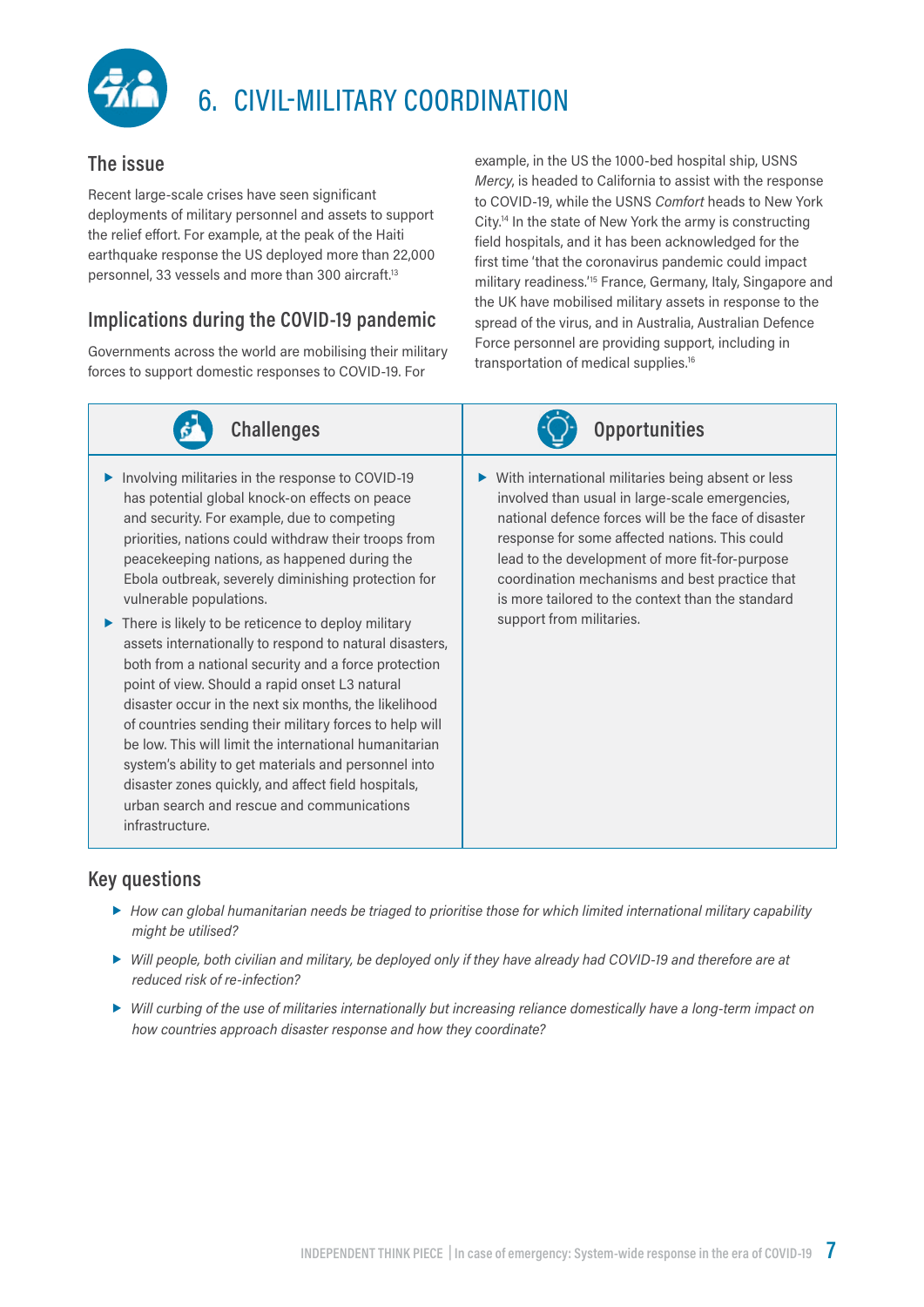## **CONCLUSION**

The humanitarian system, and the entire world, is facing unprecedented challenges and uncertainty in the midst of the biggest global pandemic since 1918. We can't ignore the ongoing crises that will be compounded by the COVID-19 pandemic, or the needs of countries struggling to cope. However, whilst we must continue to address the problems at hand, we should ensure that humanitarian

actors are prepared to perform as effectively and efficiently as possible should L3 emergencies exacerbate the crisis.

The below presents a summary of key questions for humanitarian agencies and donors to consider in enhancing their preparedness to respond should the system be tested even further.

| <b>Human</b><br><b>Resourcing</b> | <b>Key questions</b><br>Mhat preparations can the humanitarian system and individual agencies undertake to<br>overcome challenges in deploying personnel, such as considerations for remote support,<br>and pre-positioning additional capabilities within country teams?<br>What standby protocols need to be amended to reflect the changing COVID-19 situation?<br>How can limited surge be optimised to best support the response as a whole? What<br>▶<br>models can be arranged as a preparedness measure?                                                                                                                        |
|-----------------------------------|-----------------------------------------------------------------------------------------------------------------------------------------------------------------------------------------------------------------------------------------------------------------------------------------------------------------------------------------------------------------------------------------------------------------------------------------------------------------------------------------------------------------------------------------------------------------------------------------------------------------------------------------|
| Coordination                      | <b>Key questions</b><br>• What opportunities are there to promote remote coordination? Is this an opportunity to<br>test out more contextually adapted systems of coordination? Can these be tested as a<br>preparedness measure?<br>In the a need to update coordination SOPs to reflect the operational realities and<br>contingencies needed to operate during the COVID-19 pandemic?<br>How might the roles of cluster leads and co-leads change? Could humanitarian agencies<br>▶<br>undertake initiatives to strengthen coordination capacity for local partners as a<br>contingency or preparedness measure?                     |
| Local<br>Leadership               | <b>Key questions</b><br>Mhat support do regional and national surge mechanisms need to respond and maintain<br>their rosters?<br>What challenges to funding national and local partners need to be revisited and overcome<br>to allow assistance to flow as quickly as possible in an L3 context?<br>• How do international agencies continue to provide remote technical support to their<br>national and local partners? What models and approaches can we draw on?<br>• How much preparedness funding should be directed to national and local partners versus<br>international partners? How do we track and understand that shift? |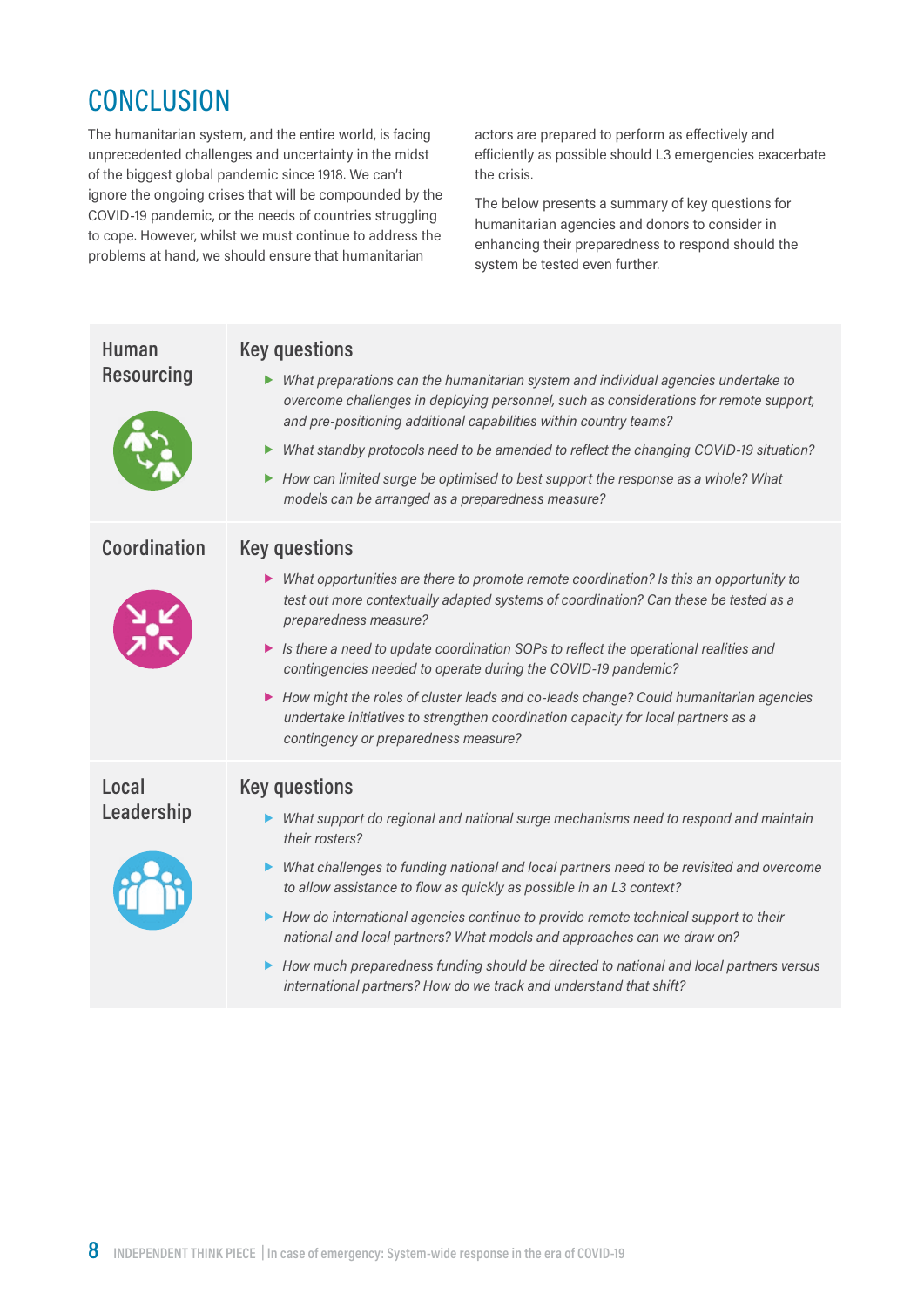| <b>Logistics</b>                            | <b>Key questions</b>                                                                                                                                                                                                                                                                                                                                                                                                                                    |
|---------------------------------------------|---------------------------------------------------------------------------------------------------------------------------------------------------------------------------------------------------------------------------------------------------------------------------------------------------------------------------------------------------------------------------------------------------------------------------------------------------------|
|                                             | ▶ How can humanitarian stakeholders engage local suppliers17 in advance of a crisis to<br>optimise local procurement of relief items in a compromised global logistic system? Can<br>these mechanisms also increase financial efficiency?<br>How can in-county operations be better prepared for a largely cash-based response?<br>▶<br>What cash responses are the most feasible and can reduce risks related to the<br>▶<br>transmission of COVID-19? |
| <b>Humanitarian</b><br><b>Key questions</b> |                                                                                                                                                                                                                                                                                                                                                                                                                                                         |
| <b>Financing</b>                            | ▶ How can humanitarian agencies work with donors and partners to ensure humanitarian<br>needs outside of those related to COVID-19 are not neglected?                                                                                                                                                                                                                                                                                                   |
|                                             | How can humanitarian agencies work with donors and partners to provide COVID-19<br>support to countries and governments in addition to existing commitments?                                                                                                                                                                                                                                                                                            |
|                                             | ▶ How can we promote positive public messages about the need to continue to support<br>global humanitarian needs whilst protecting vulnerable people at home?                                                                                                                                                                                                                                                                                           |
|                                             | Can novel financing mechanisms supplement traditional humanitarian donors and<br>▶<br>governments?                                                                                                                                                                                                                                                                                                                                                      |
|                                             | ▶ How could the current climate be optimised to strengthen engagement with Southern<br>donors?                                                                                                                                                                                                                                                                                                                                                          |
| <b>Civil-Military</b><br>Coordination       | How can global humanitarian needs be triaged to prioritise those for which limited<br>international military capability might be utilised?                                                                                                                                                                                                                                                                                                              |
|                                             | ► Will people, both civilian and military, be deployed only if they have already had COVID-19<br>and therefore are at reduced risk of re-infection?                                                                                                                                                                                                                                                                                                     |
|                                             | Will curbing of the use of militaries internationally but increasing reliance domestically<br>▶<br>have a long-term impact on how countries approach disaster response and how they<br>coordinate?                                                                                                                                                                                                                                                      |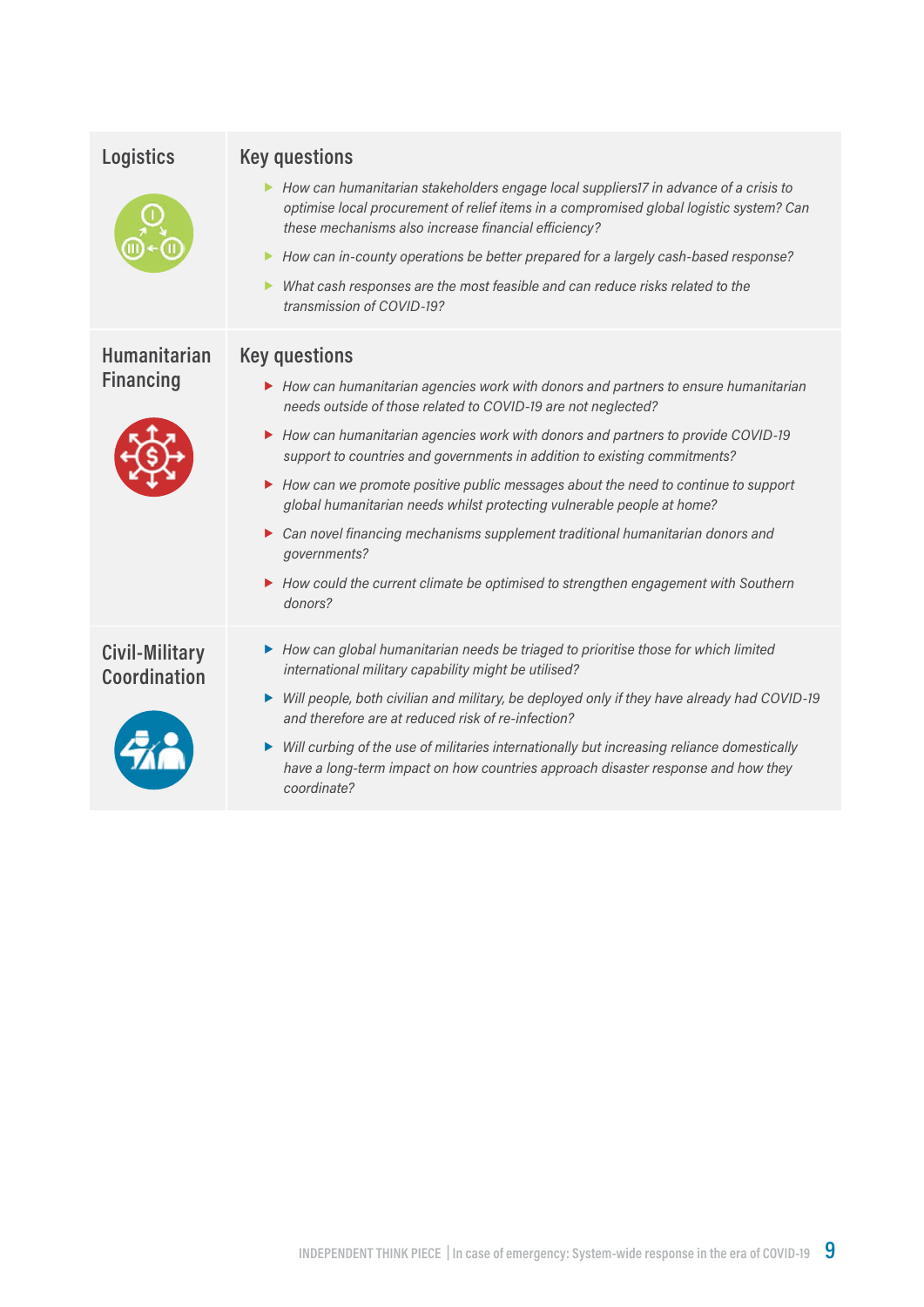## ENDNOTES

- 1 An L3 emergency is a major sudden-onset humanitarian crisis, triggered by a natural disaster or conflict, which requires system-wide mobilisation: [https://reliefweb.int/report/world/humanitarian-system-wide-emergency](https://reliefweb.int/report/world/humanitarian-system-wide-emergency-activation-definition-and-procedures-iasc)[activation-definition-and-procedures-iasc](https://reliefweb.int/report/world/humanitarian-system-wide-emergency-activation-definition-and-procedures-iasc)
- 2 Global Humanitarian Overview 2020. [https://www.unocha.org/sites/unocha/files/GHO-2020\\_Abridged\\_EN.pdf](https://www.unocha.org/sites/unocha/files/GHO-2020_Abridged_EN.pdf)
- 3 [https://reliefweb.int/sites/reliefweb.int/files/resources/06\\_how\\_the\\_system\\_responds\\_to\\_l3\\_emergencies.pdf](https://reliefweb.int/sites/reliefweb.int/files/resources/06_how_the_system_responds_to_l3_emergencies.pdf)
- 4 [https://www.thenewhumanitarian.org/news-feature/2020/03/24/coronavirus-challenges-humanitarian-aid?utm\\_](https://www.thenewhumanitarian.org/news-feature/2020/03/24/coronavirus-challenges-humanitarian-aid?utm_source=twitter&utm_medium=social&utm_campaign=social) [source=twitter&utm\\_medium=social&utm\\_campaign=social](https://www.thenewhumanitarian.org/news-feature/2020/03/24/coronavirus-challenges-humanitarian-aid?utm_source=twitter&utm_medium=social&utm_campaign=social)
- 5 [https://reliefweb.int/sites/reliefweb.int/files/resources/emergency\\_response\\_evaluations\\_-\\_meta\\_evaluation\\_2009\\_](https://reliefweb.int/sites/reliefweb.int/files/resources/emergency_response_evaluations_-_meta_evaluation_2009_to_2012_7.pdf) [to\\_2012\\_7.pdf](https://reliefweb.int/sites/reliefweb.int/files/resources/emergency_response_evaluations_-_meta_evaluation_2009_to_2012_7.pdf))
- 6 [https://reliefweb.int/sites/reliefweb.int/files/resources/CHS\\_Future\\_Humanitarian\\_Surge.pdf](https://reliefweb.int/sites/reliefweb.int/files/resources/CHS_Future_Humanitarian_Surge.pdf)
- 7 Humanitarian Advisory Group (2019) 'Charting the New Norm? Local Leadership in the First 100 Days of the Sulawesi Earthquake Response.
- 8 [https://www.reuters.com/article/us-quake-haiti-fuel/fuel-shortages-cause-jams-at-haiti-gas-stations](https://www.reuters.com/article/us-quake-haiti-fuel/fuel-shortages-cause-jams-at-haiti-gas-stations-idUSTRE60I3VV20100120)[idUSTRE60I3VV20100120](https://www.reuters.com/article/us-quake-haiti-fuel/fuel-shortages-cause-jams-at-haiti-gas-stations-idUSTRE60I3VV20100120)
- 9 <https://www.globalinnovationexchange.org/innovation/pacific-local-supplier-engagement-project>
- 10 <https://fts.unocha.org/appeals/overview/2020>
- 11 <https://www.unocha.org/sites/unocha/files/Global-Humanitarian-Response-Plan-COVID-19.pdf>
- 12 Global Humanitarian Assistance Report 2017. [https://reliefweb.int/report/world/global-humanitarian-assistance](https://reliefweb.int/report/world/global-humanitarian-assistance-report-2017)[report-2017](https://reliefweb.int/report/world/global-humanitarian-assistance-report-2017)
- 13 [https://www.rand.org/content/dam/rand/pubs/research\\_reports/RR300/RR304/RAND\\_RR304.pdf](https://www.rand.org/content/dam/rand/pubs/research_reports/RR300/RR304/RAND_RR304.pdf)
- 14 [https://www.washingtonpost.com/national-security/us-navy-hospital-ship-heads-to-los-angeles-as-pandemic](https://www.washingtonpost.com/national-security/us-navy-hospital-ship-heads-to-los-angeles-as-pandemic-spreads/2020/03/23/3210b6b0-6d39-11ea-96a0-df4c5d9284af_story.html)[spreads/2020/03/23/3210b6b0-6d39-11ea-96a0-df4c5d9284af\\_story.html](https://www.washingtonpost.com/national-security/us-navy-hospital-ship-heads-to-los-angeles-as-pandemic-spreads/2020/03/23/3210b6b0-6d39-11ea-96a0-df4c5d9284af_story.html)
- 15 [https://www.reuters.com/article/us-health-coronavirus-usa-military/u-s-military-to-send-field-hospitals-to-new-york](https://www.reuters.com/article/us-health-coronavirus-usa-military/u-s-military-to-send-field-hospitals-to-new-york-seattle-idUSKBN21A357)[seattle-idUSKBN21A357](https://www.reuters.com/article/us-health-coronavirus-usa-military/u-s-military-to-send-field-hospitals-to-new-york-seattle-idUSKBN21A357)
- 16 [https://www.defenceconnect.com.au/land-amphibious/5806-covid-19-update-adf-to-assist-state-territory-health](https://www.defenceconnect.com.au/land-amphibious/5806-covid-19-update-adf-to-assist-state-territory-health-authorities)[authorities](https://www.defenceconnect.com.au/land-amphibious/5806-covid-19-update-adf-to-assist-state-territory-health-authorities)
- 17 <https://www.globalinnovationexchange.org/innovation/pacific-local-supplier-engagement-project>
- 18 <https://www.calpnetwork.org/wp-content/uploads/2020/03/COVID-CVA-guidance-summary-24-03-20.pdf>